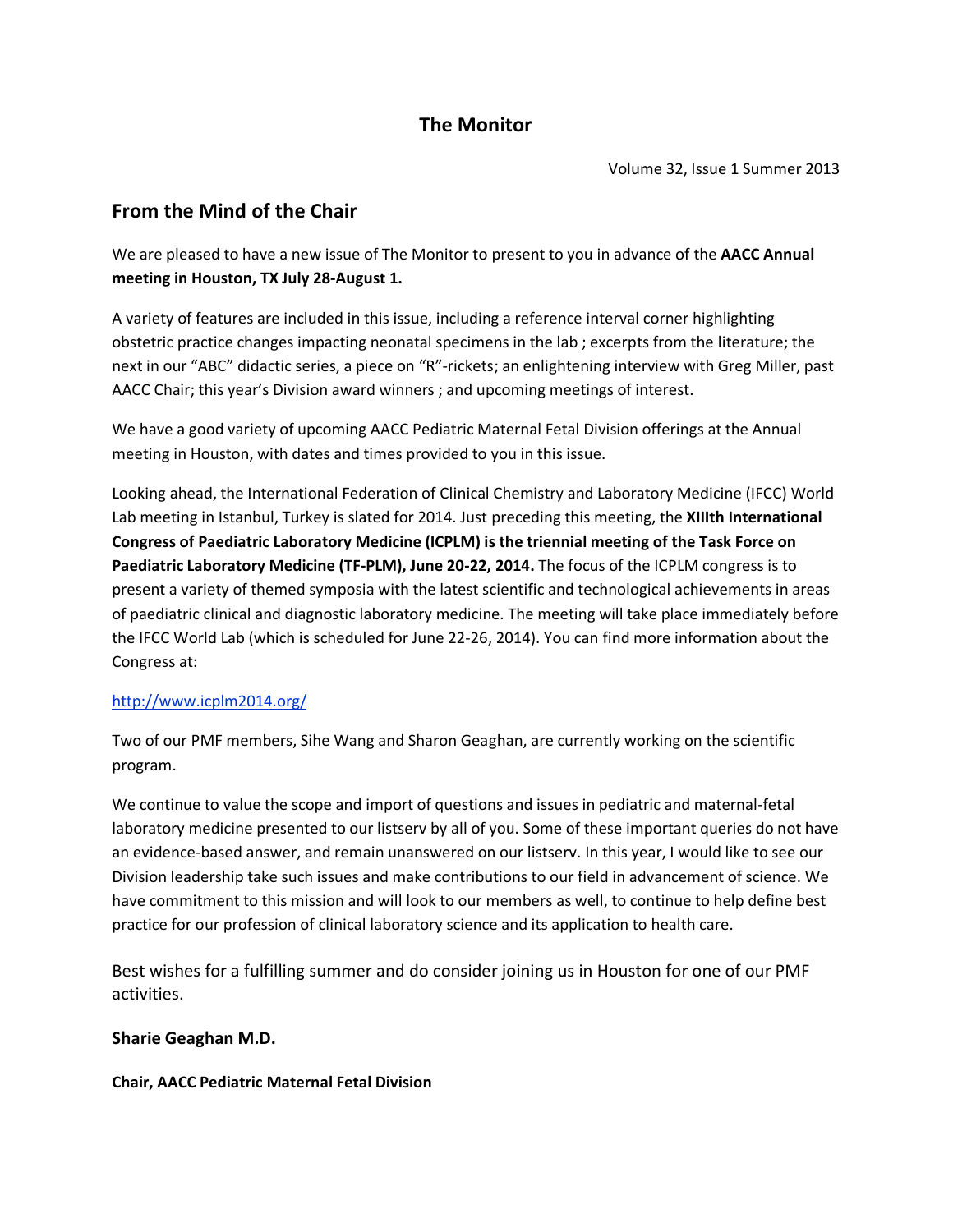### **Reference Interval Corner**

#### **Sharon M Geaghan M.D.**

### **Recent changes in obstetric practice: implications for laboratory specimens**

Obstetric practice has varied widely in terms of the time before clamping the umbilical cord after delivery. The usual time of cord clamping after delivery may be 15-20 seconds. Delay of umbilical cord clamping provides additional placental transfusion to neonates, and can result in higher hematocrits. In preterm infants this is critically important, as frequent and extensive laboratory testing in neonatal intensive care units is the number one cause of blood loss and anemia. Overall, excessive phlebotomy ''overdraws'' in excess of the minimum requirement--a common occurrence in preterm infants—and typical weekly phlebotomy loss for a preterm infant during the first two weeks of life can be up to 30% of their total blood volume. Approximately the same volume is transfused to compensate for losses. RBC transfusions have the risk of incompatibility, suppression of the hematopoietic, transfusion reactions, viral infections, and, based on recent literature, poorer outcomes  $^{1}$ .

#### **Evidence base for delayed cord clamping**

The American College of Obstetricians and Gynecologists (ACOG) and the American Academy of Pediatrics (AAP) have recently endorsed the practice of delay of cord clamping (30-60 seconds) for preterm infants. Widespread changes in obstetric practice follow ACOG guidance. The evidence base is a literature that has conclusively demonstrated that clamping the cord after 30-60 seconds increases circulating blood volume and red cell iron stores; reduces the incidence of anemia and therefore, the need for red blood cell transfusions. There is no current evidence base for delaying cord clamping after delivery of full term infants. Most importantly, the risk of intracranial bleeding is reduced approximately  $50\%$ <sup>2</sup>

#### **The number of newborns polycythemia increases with late cord clamping**

To evaluate the effect of cord clamping time on outcomes, a randomized controlled trial of term neonates without complications was conducted in two obstetrical units in Argentina. Neonates were assigned to one of three groups: cord clamping at <15 sec (group 1), at 1 minute (group 2) or 3 minutes (group 3) and compared the venous hematocrit was measured 6 hours following birth. The hematocrits were 53.5% (group 1), 57.0% (group 2), and 59.4% (group 3). The prevalence of neonates with anemia, defined as hematocrits < 45% was low in the delayed cord clamping groups 2 and 3 (1.1 % and 0.0 % respectively) compared to 8.9% in the early cord clamping group. Importantly, the prevalence of polycythemia (hematocrit > 65%) was 4.4% in group 1 and 5.9% in group 2; but significantly increased in group 3, to 14.1%. No untoward effects due to these higher hematocrits were manifest. No increase in bilirubin levels or other deleterious clinical outcomes were evident in the delayed clamping groups, but in the early clamping group, prevalence of anemia was increased at 6, 24, and 48 hours. Maternal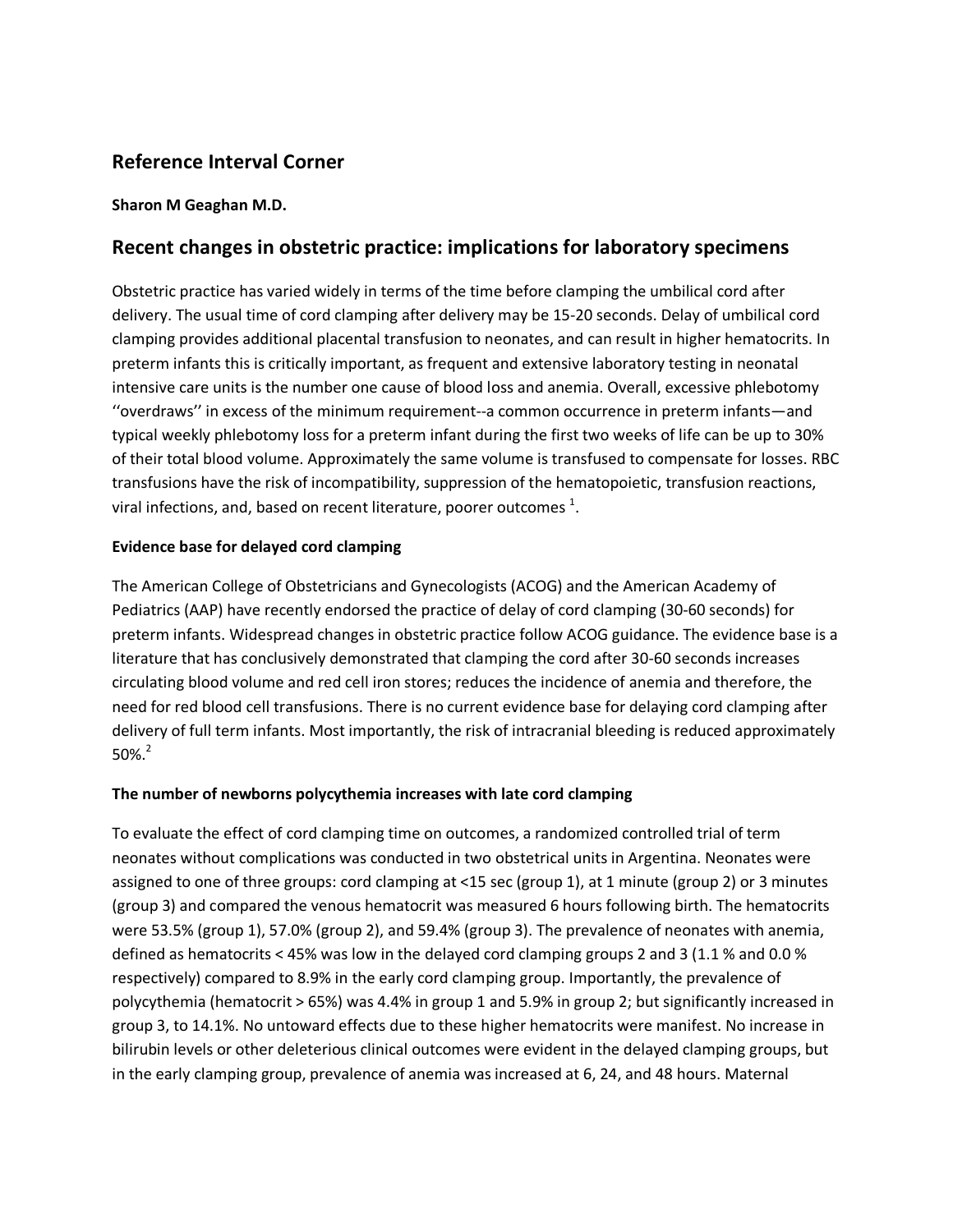effects were also evaluated: blood loss at delivery and hematocrit differences between delivery and at 24 hours were similar amongst the three groups<sup>3</sup>.

#### **High neonatal hematocrits decrease over the first days of life**

In a randomized, controlled study, the authors found that the number of polycythemic neonates with hematocrits > 65% dropped from 14.1% to 7.8% at 24-48 hours in the group that had 3 minutes of delay to cord clamping, who began with a mean of 59.4% hematocrit at 6 hours after birth  $^3$ .

#### **Ideal time for cord clamping is yet to be determined**

Clinical studies have not established the optimum evidence-based time for cord clamping.

#### **Neonatal specimen issues are directly relevant to the clinical laboratory**

The current and growing trend towards longer delays in cord clamping after delivery will, based on the published literature, lead to greater numbers of polycythemic newborns and consequent laboratory samples with higher hematocrits.

We can expect the following (see below):

- High hematocrit samples leave less sample after centrifugation for analysis (chemistries), and may lead to more quantity not sufficient (QNS) samples
- High hematocrit samples clot more readily and may lead to rejected samples
- High hematocrit samples are more viscous and may have more frequent clots in instrumentation

#### **References**

1. Madan AS, Kumar R, Adams MM, Benitz WE, Geaghan SM, Widness JA. Reduction in Red Blood Cell Transfusions Using a Bedside Analyzer in Extremely Low Birth Weight Infants. J Perinatol 2005; 25: 21– 25. doi:10.1038/sj.jp.7211201

2. Timing of umbilical cord clamping after birth. Committee Opinion No. 543. American College of Obstetricians and Gynecologists. Obstet Gynecol 2012; 120:1522–6.

3.Cernadas JM, Carroli G, Pellegrini L, Otano L, Ferreira M, Ricci C, Casa O, Giordanob D, Lardizabal J. The Effect of Timing of Cord Clamping on Neonatal Venous Hematocrit Values and Clinical Outcome at Term: A Randomized, Controlled Trial. *Pediatrics* 2006; 117; e779; originally published online March 27, 2006; DOI: 10.1542/peds.2005-1156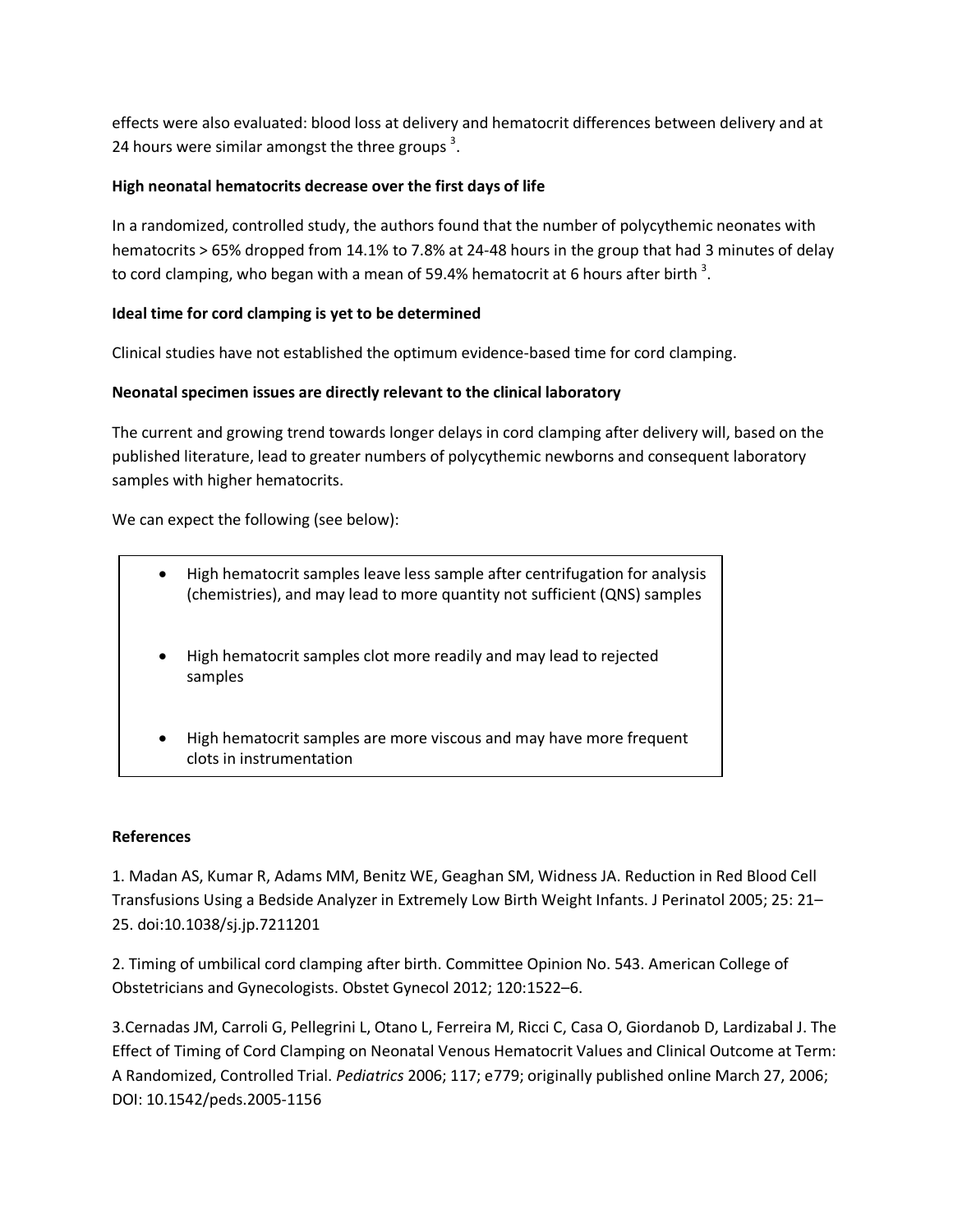### **The ABC's of Pediatric Laboratory Medicine- R is for Rickets**

#### By **Jumoke Oladipo, MD, DABCC, Clinical Chemist, Staten Island University Hospital, NY**

Rickets is a disorder caused by inadequate mineralization of bone matrix at the growth plates that occurs in children before epiphyseal fusion. Decreased endochondrial ossification leads to excessive epiphyseal cartilage, growth failure and skeletal deformities. The growth plate continues to thicken despite the lack of mineralization due to continued growth of the cartilage of osteoid. There is also a general softening of the bones and widening of the metaphyses. Rickets and osteomalacia are often used interchangeably but osteomalacia is due to inadequate mineralization of bone matrix which can exist with or without rickets.

Rickets is thought to have its roots in Northern Europe in the  $17<sup>th</sup>$  century although it was not well described till  $1645^{1,2}$ . Subsequently, in 1650, Francis Glisson concluded that rickets was a disease of children with peak incidence between eighteen months of age and two and half years $^{1,2}$ . He also proposed that rickets was neither contagious nor heritable but suggested a mystic nature to the etiology of rickets. Names by which rickets was known in the  $17<sup>th</sup>$  and  $18<sup>th</sup>$  centuries included gibbosus or cyrtosis (meaning curve), rachitis and the English disease<sup>3</sup>.

Rickets was very common in the New England colonies of the United States and in Europe where its etiology was attributed to deficient diet, unhygienic environment, lack of exercise and lack of exposure to sunlight.<sup>3</sup> The late 19<sup>th</sup> and 20<sup>th</sup> centuries saw a tremendous expansion in the knowledge of rickets; early animal studies linked rickets to the absence of a dietary fat which was believed to be closely linked to vitamin A<sup>4</sup>. It was not until 1922 that McCollum *et al* characterized this dietary fat as vitamin D<sup>5</sup>. It was also discovered that sunlight and cod liver oil were essential in the prevention and treatment of rickets.

The association of rickets with seasonal variations (higher incidence in winter months), dietary deficiency, skin pigmentation and exclusive breastfeeding led to diet fortification and improved therapy with subsequent eradication of rickets in the United States by the mid 1900s. Thereafter, rickets was considered to be a disease of the developing countries until reports of its re-emergence in the United States in recent years with majority of the affected infants being dark skinned and residents of the northern latitudes<sup>5,6,7</sup>. Currently, rickets is considered not to be limited to developing countries nor a disease of the past.

### **Etiology and Epidemiology:**

Rickets can be due to either predominant calcium or predominant phosphate deficiencies. The most common causes of calcium related rickets (Calcipenic) are due to vitamin D abnormalities with nutritional deficiency topping the list. Others include rickets of prematurity, vitamin D dependent rickets, chronic renal failure, congenital Vitamin D deficiency and intestinal malabsorption syndromes. Obesity has also been documented as an increasing cause of vitamin D deficiency due to sequestration of vitamin D in adipose tissue $^8$ .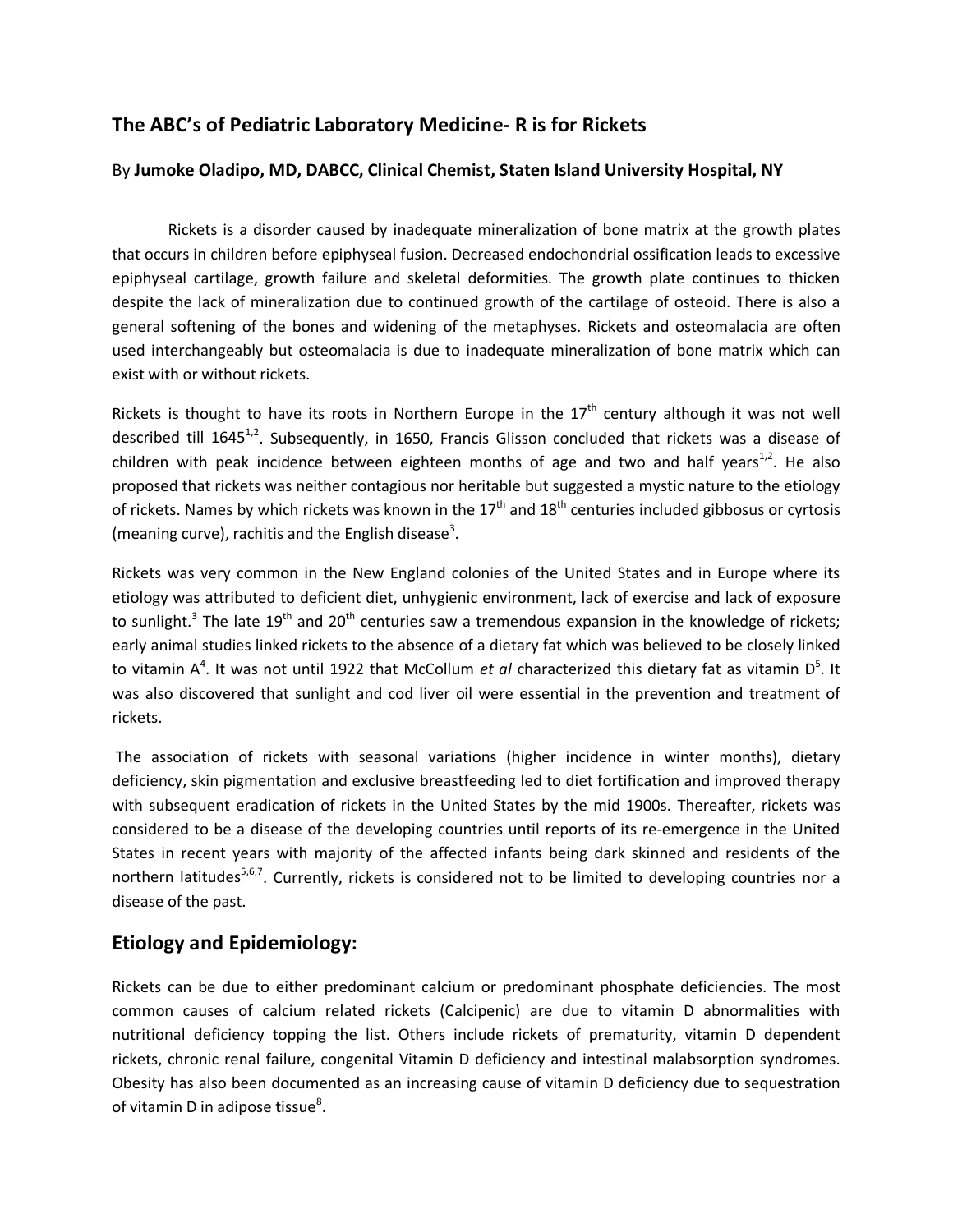Phosphopenic rickets results most commonly from renal phosphate wasting (phosphaturia). Causes could be hereditary (XLH - X-linked hypophosphatemia, ADHR - autosomal dominant, ARHR - autosomal recessive variants) or acquired (intrinsic renal tubular diseases and tumor induced rickets). Drug induced rickets due to prolonged use of antiepilepsy drugs (phenytoin, carbamazepine and phenobarbital) has been reported; these reports were mostly in institutionalized children<sup>9</sup>, while reports in ambulatory children have not found evidence of rickets $10,11$ . Reports of more recent experience with the classic antiepileptic drugs are not available for children because, typically, these drugs are no longer used as first-line agents in pediatric epilepsy with the exception of neonatal seizures in which phenobarbital and phenytoin are still used.

Vitamin D deficiency is particularly prevalent among exclusively breastfed dark skinned babies, because in addition to the skin pigmentation, breast milk has very low levels of vitamin D. Surprisingly, rickets have been reported in sun rich areas with prevalence rates as high as  $24\%^{12}$ . Dark skinned persons will require a higher amount of exposure to sunlight compared to light skinned persons for an equivalent amount of vitamin D. Urban environments also have challenges with obtaining adequate UV-B exposure due to fear of violence, work schedules, prolonged use of television, video games and computers by children and use of sunscreen to prevent skin cancer.

The true incidence of rickets in the US is unknown since this is not a reportable disease however; several studies have suggested the re-emergence of nutritional rickets in the US in recent years especially in areas with reduced sunlight<sup>6,8,13</sup>. There has also been a resurgence of rickets in the UK and major European countries especially among immigrants from South Asia, Africa, Afro-Caribbean and Middle East (figure I). In recent times, the promotion of breastfeeding has been associated with an increase in the incidence of rickets especially amongst breastfed dark skinned children<sup>14</sup>. The greatest burden of this disease however remains in Africa, the Middle East and Asia where disease prevalence are reported to be between  $10 - 70\%^{15}$ .

# **Shock rise in** rickets in kids

**By STAFF REPORTER** Published: 12 Nov 2010  $R < 4A$ Add a comment (11)

MORE than one in five kids are showing signs of<br>bone disease rickets as cases explode, say<br>doctors. Experts were stunned to find 20 per cent of children have the

disease and cases of the condition - traditionally linked to poverty - are not concentrated in kids from any particular .<br>background.

**Figure I: Resurgence of rickets made news headlines. This excerpt is from an article based on research conducted in Southampton, UK by Professor Nicholas Clarke, consultant orthopaedic surgeon at Southampton General Hospital and professor of paediatric orthopaedic surgery at the University of Southampton.**

### **Summary of Ca and Vit D Homeostasis:**

A proper balance between bone mineral deposition and resorption has to be maintained for adequate bone growth. The parathroid gland through its calcium sensing receptor is the major organ responsible for the maintenance of circulating calcium levels. Release of parathyroid hormone (PTH) leads to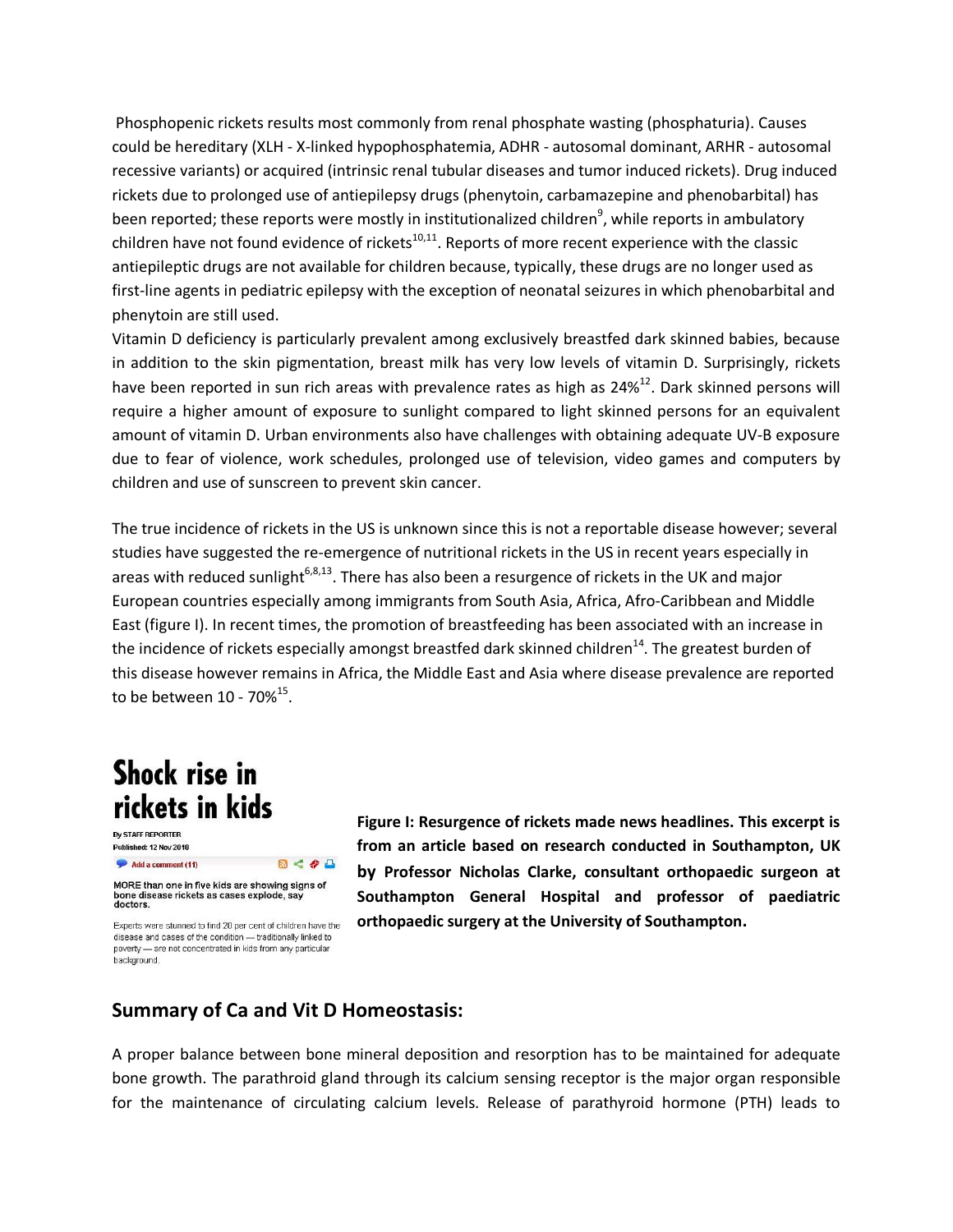metabolic effects that include increase in osteoclastic bone resorption, increase in renal tubular reabsorption of calcium and increased excretion of phosphates. There is also up-regulation of 1,25 dihydroxycholecalciferol (1,25DHCC) which is responsible for producing active vitamin D. One of the most important actions of active vitamin D is to increase the intestinal absorption of calcium.

Vitamin D metabolism has been discussed extensively by Dr. V Grey in the 2006 online edition of the monitor<sup>16</sup>; in summary however, the major organs involved in vitamin D metabolism are the skin, parathyroids, intestines, kidneys and bone. Vitamin D is responsible for normal mineral ion concentrations and is required not only to prevent rickets but also for many cellular and neuromuscular functions. It also has skeletal and extraskeletal effects. It promotes the gene for calbidin, a calcium binding protein that transports calcium across the enterocyte. It also increases the production of calcium channels along the intestinal walls permitting calcium movement from the enterocyte into the circulation. Vitamin D is essential for the actions of PTH on osteoclasts and stimulates the production of osteocalcin and osteopontin (calcium binding proteins) by osteoblasts. It can be concluded that PTH is the early responder in controlling circulating calcium concentrations whereas vitamin D is the late responder in maintaining a normal mineralized skeleton.

### **Pathophysiology**

A study by Fraser et al in 1967<sup>17</sup> concisely explains the three classic stages of rickets. In stage I, there is hypocalcemia caused by vitamin D deficiency, development of secondary hyperparathyroidism, upregulation of 1  $\alpha$  hydroxylase enzyme, and increase in calcium intestinal absorption. This stage may be asymptomatic or may manifest as convulsions. In stage II, normocalcemia, hyperaminoaciduria, hypophosphatemia and hyperphosphaturia with evident clinical rickets is present. Stage III is a progression of stage II but with recurrence of hypocalcemia, convulsions and severe skeletal manifestations. Bone disease starts in the late phase of stage I. The three stages may not be present in all patients.

Placental tranfer of 25OHD (25 hydroxyvitamin D) is protective for the first three months of life and symptoms begin to appear thereafter. Congenital rickets is very rare and is usually due to severe maternal calcium deficiency.

Vitamin D dependent rickets - 1 (VDDR-1, pseudo vitamin D deficiency) is caused by an autosomal recessive defect in 1-α hydroxylase. This is a very rare disorder with the exception of a French Canadian population in Quebec with a prevalence rate at birth of of 1 in 2916 and a carrier rate of 1 in  $27^{18}$ . Calcitriol (1,25OH<sub>2</sub>D) resistant rickets (CRR or vitamin D resistant rickets) is due to an autosomal recessive defect in the calcitriol receptor resulting in absent vitamin D signaling.

The past few years has broadened our knowledge of phosphate metabolism, now we know that intestinal absorption of phosphate is independent of vitamin D. The renal system is responsible for phosphate balance by tubular reabsorption and excretion controlled by phosphatonins and PTH. Fibroblast growth factor 23 (FGF23) has been recognized as a major phosphatonin that regulates renal phosphate reabsorption. FGF23 is produced mainly by osteocytes and acts on the renal tubular cells to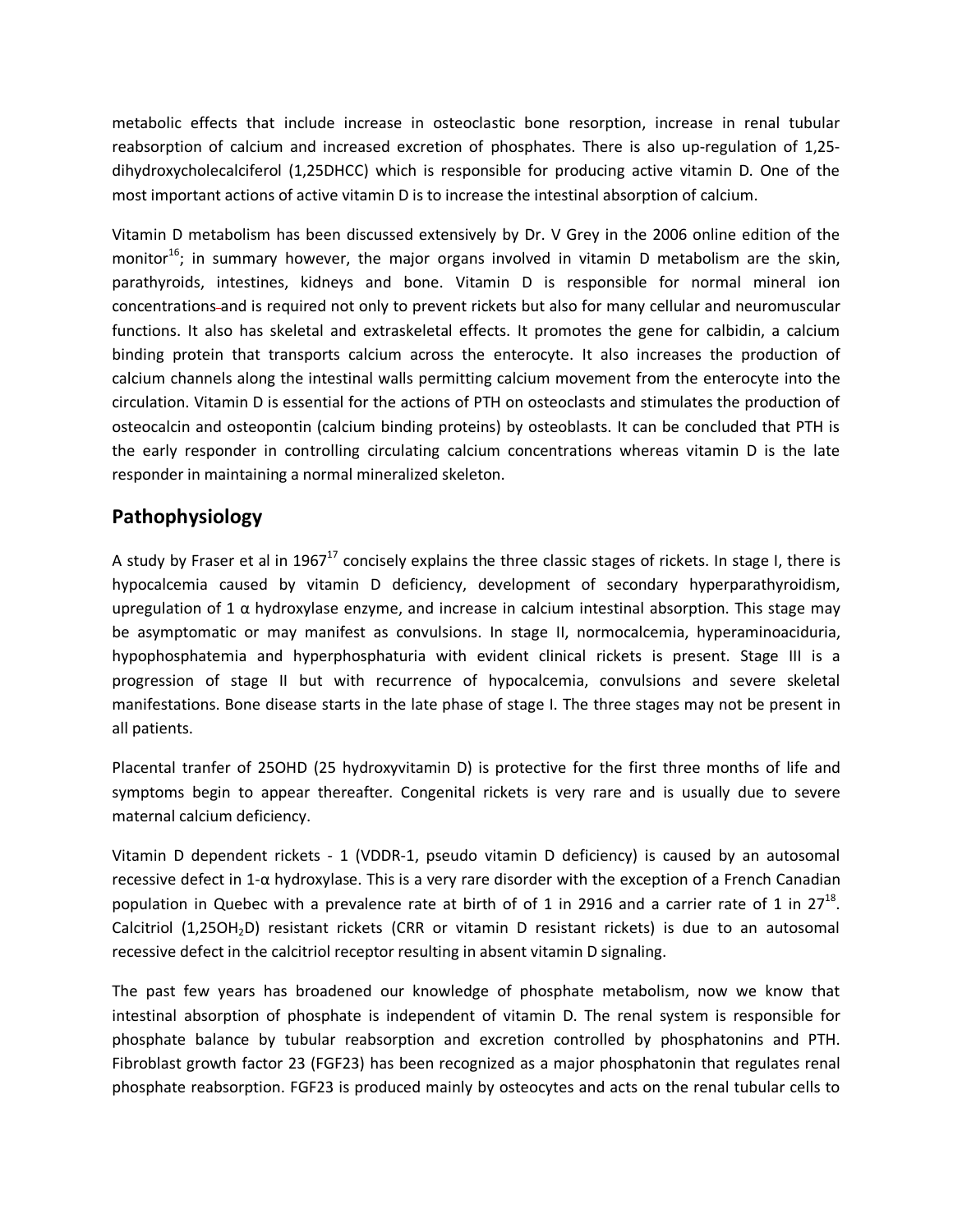prevent the reabsorption of phosphate thereby leading to increased phosphate excretion. Increased FGF23 signaling leads to excess renal phosphate loss and down regulation of 1  $\alpha$  hydroxylase while deficient signaling leads to phosphate retention<sup>19,20</sup>. One of the common mutations in XLH involves the phosphate regulating gene on the X chromosome (PHEX gene), which increases FGF23 levels and promotes phosphate wasting; there is usually no associated hypocalcemia. Autosomal dominant hypophosphatemic rickets (ADHR) was the first disease associated with FGF23 abnormalities and this is due to amino acid substitutions at the cleavage sites making the molecule resistant to cleavage, having a longer half life and increased circulating levels promoting phosphate wasting. Autosomal recessive hypophosphatemic rickets (ARHR) is rare and is due to a defect in the DMP 1 gene (Dentin Matrix Protein 1), which is highly expressed in osteoblasts and osteocytes. Aquired renal phosphate wasting in children with mesenchymal tumors is also linked to the secretion of FGF23 by these tumors $^{21}$ .

Non-phosphatonin causing phosphaturic conditions include hereditary hypophosphatemic rickets with hypercalciuria (HHRH), Fanconi syndrome and isolated intrinsic renal tubular diseases like cystinosis and tyrosinemia. HHRH is caused by a primary defect in phosphate transport involving mutations in the SLC34A3 gene which encodes for NaPi-IIc protein (Na dependent phosphate co-transporter in the proximal convoluted tubule)<sup>22</sup>. The body responds appropriately by increasing 1  $\alpha$  hydroxylase and active vitamin D concentrations. The importance of this comes to play in the treatment of this condition in which phosphate supplementation is all that is needed for correction.

#### **Clinical Features**(refer to Figure 2)**:**



Most of the features of rickets are skeletal in nature. The deformities found largely depend on the age at presentation and the severity of the disease. Craniotabes (softening of the cranial bones) is a common finding. A characteristic finding in the chest is the rachitic rosary finding which is widening of the costrochondral junctions giving it a beadlike feel on palpation. There is enlargement of the wrists and ankles and the characteristic Harrison groove, which is a horizontal depression along the lower anterior chest wall due to pulling in of the softened ribs by the diaphragm on inspiration. Other bony deformities are frontal bossing, scoliosis, lordosis, kyphosis, genu valgum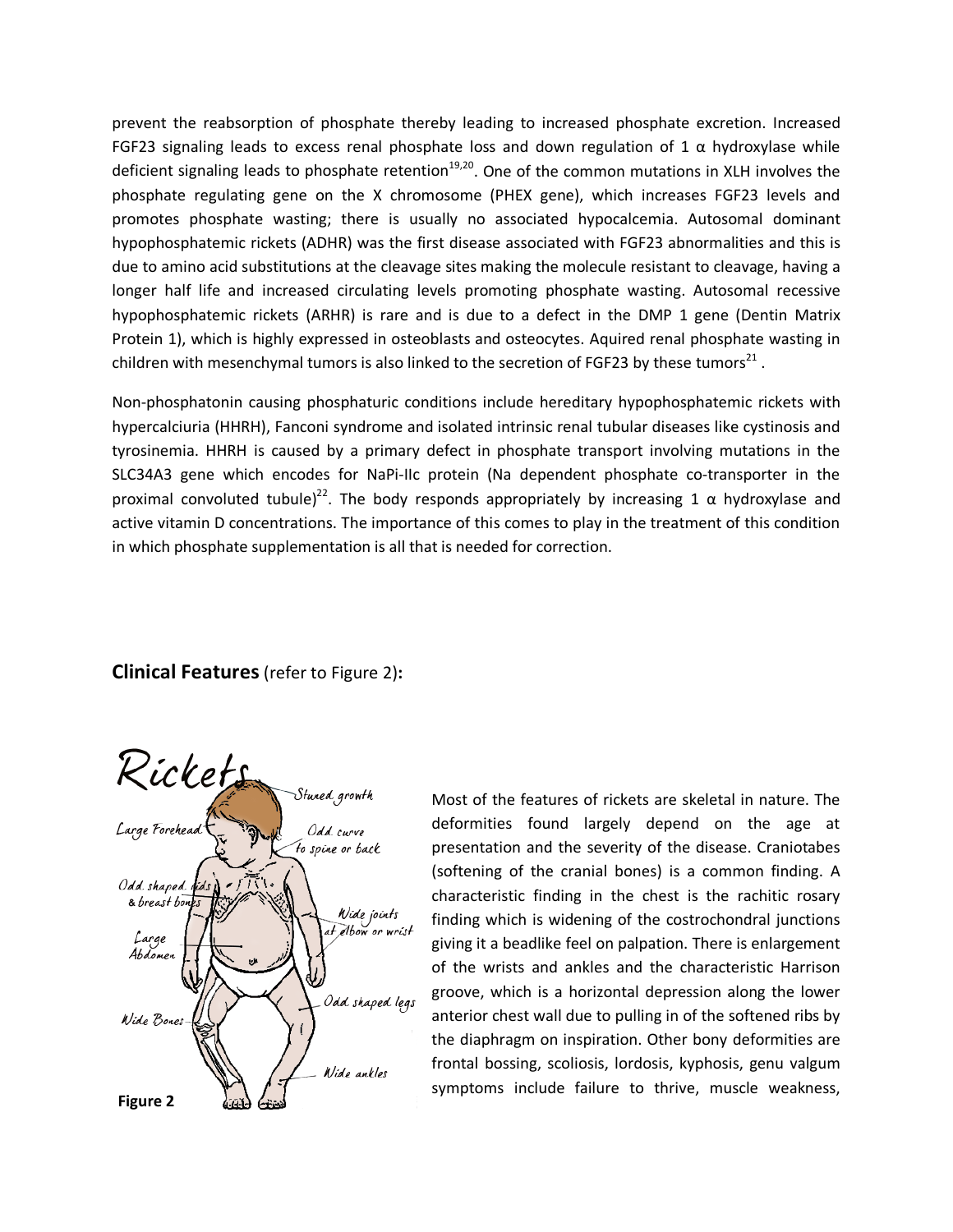fractures and listlessness. Children may present with tetany, seizures and cardiac failure<sup>23,24</sup>.

### **Diagnosis**

Diagnosis of rickets is usually based on the clinical features, biochemical analysis and radiologic studies. Radiologic findings are beyond the scope of this review, but is important to evaluate the skull, limbs and joints.

Biochemical and genetic tests are carried out to determine the etiology of rickets which are important to determine treatment modalities. The initial laboratory tests usually carried out in a child with rickets would include serum calcium, phosphorus, alkaline phosphatase, parathyroid hormone, 25 hydroxyvitamin D, creatinine and electrolytes. Serum 25-hydroxyvitamin D levels are the best indicator of vitamin D status. 1,25-dihydroxyvitamin D is not a useful test to determine if a child is vitamin D deficient and is frequently misordered. Vitamin D insufficiency and deficiency states have been defined as levels between 20 and 29 ng/mL and below 20 ng/mL respectively. Levels below 10 ng/mL indicates severe deficiency states. Studies suggest that peak calcium absorption occurs at levels of 32 ng/mL and maximal PTH suppression is not reached until levels of 30-40 ng/mL<sup>23</sup>. In 2011, the Institute of Medicine (IOM) committee concluded that serum 25-hydroxyvitamin D levels of 16 ng/mL cover the requirements of half of the population and levels of 20 ng/mL cover 97.5% of the population<sup>26</sup>. This created some controversy, as the levels were lower than those previously recommended.

Other investigations may be carried out depending on the suspected etiology of the rickets. Measurement of urinary calcium may be important in hereditary hypophosphatemic rickets with hypercalciuria. Amino acids and glucose in urine should be ordered if fanconi syndrome is suspected. Measurement of FGF23 has been proposed as a routine laboratory investigation to assist in determination of the etiology of hypophosphatemic rickets. Even though there are many commercial kits available for the assay of FGF23, none is FDA approved yet. Renal phosphate wasting is confirmed by very low total phosphate reabsorption and TmP/GFR ratio (Maximal tubular reabsorption of phosphorus per glomerular filtration rate).

| <b>Disorder</b>                       | Ca                               | Pi | <b>PTH</b> | $25 -$<br>(OH)D   | $1,25-$<br>(OH) <sub>2</sub> D | <b>ALP</b> | <b>Urine</b><br>Ca | <b>Urine</b><br>Pi |
|---------------------------------------|----------------------------------|----|------------|-------------------|--------------------------------|------------|--------------------|--------------------|
| <b>Vitamin D</b><br><b>Deficiency</b> | $\leftrightarrow$ , $\downarrow$ | ∿  |            | ∿                 | $\leftrightarrow, \downarrow$  | ∧          | ◡                  | ZP                 |
| <b>VDDR-1</b>                         | $\leftrightarrow, \downarrow$    | V  | 个          | $\leftrightarrow$ | V                              | ∧          | ∿                  | ↗                  |

#### **Table I: Biochemical findings in common causes of rickets**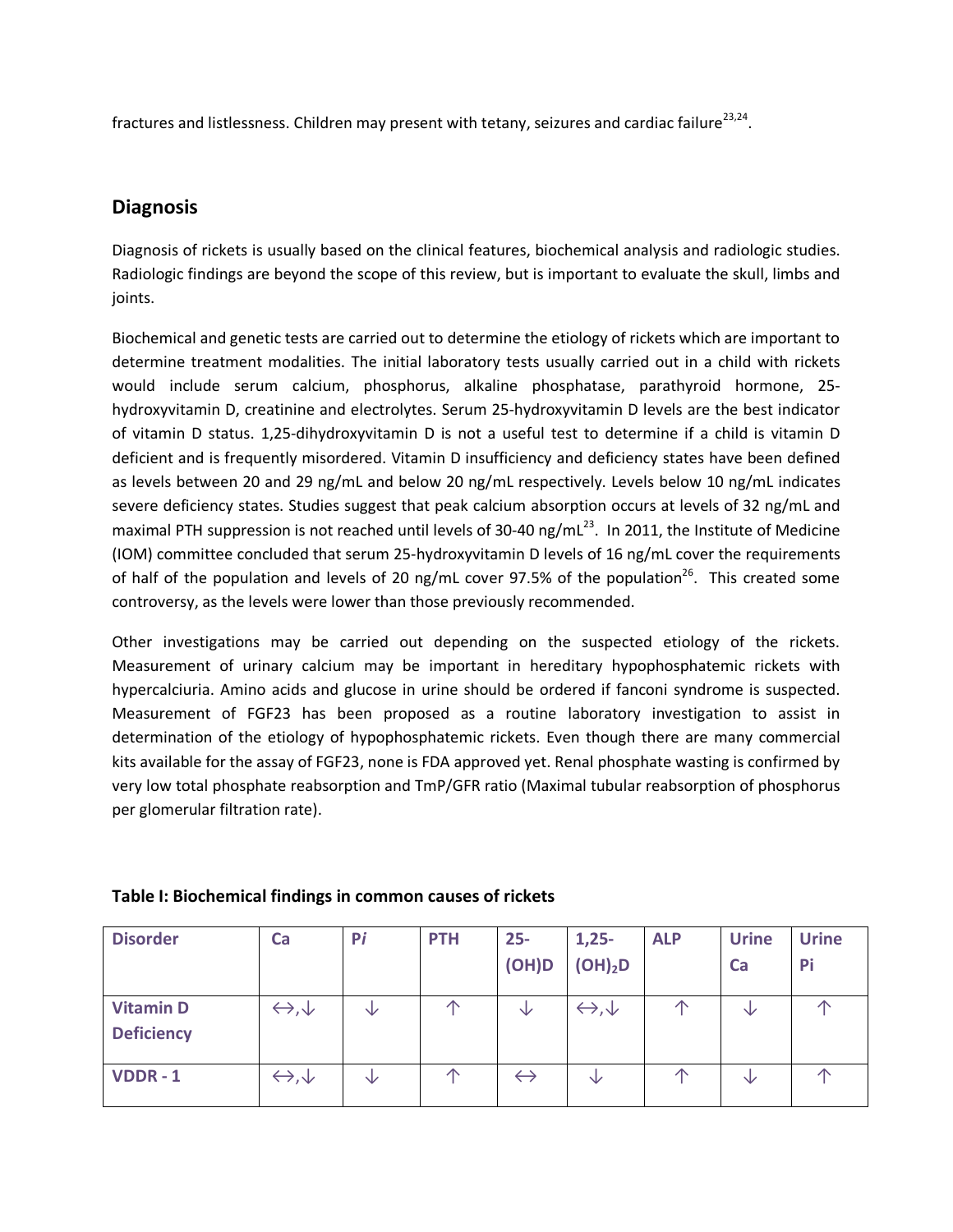| <b>CRR (VDDR-2)</b>                    | $\leftrightarrow, \downarrow$ | ↓                      | 本                             | $\leftrightarrow$ | 个个                          | 个 | ∿                         | ∧ |
|----------------------------------------|-------------------------------|------------------------|-------------------------------|-------------------|-----------------------------|---|---------------------------|---|
| <b>XLH</b>                             | $\leftrightarrow$             | ∿                      | $\leftrightarrow$             | $\leftrightarrow$ | $R\downarrow$               | ∧ | ◡                         | 个 |
| <b>Tumor Induced</b><br><b>Rickets</b> | $\leftrightarrow$             | ∿                      | $\leftrightarrow$             | $\leftrightarrow$ | $R\downarrow$               | ∧ | ◡                         | 个 |
| <b>Fanconi</b><br><b>Syndrome</b>      | $\leftrightarrow$             | ◡                      | $\leftrightarrow$             | $\leftrightarrow$ | <b>R个</b>                   | 个 | $\downarrow$ , $\uparrow$ | 个 |
| <b>HHRH</b>                            | $\leftrightarrow$             | $\downarrow\downarrow$ | $\leftrightarrow, \downarrow$ | $\leftrightarrow$ | $\uparrow$ , R $\downarrow$ | 个 | 本                         | ∧ |

↔, Normal;↓, decreased; ↑ increased; R↓, relatively decreased; ↑↑, extremely increased; R↑, relatively increased; VDDR, vitamin D dependent rickets; CRR, calcitriol resistant rickets; XLH, X linked hypophosphatemic rickets; HHRH, hereditary hypophosphatemic rickets with hypercalcemia.

Ca, serum calcium; Pi, serum phosphate; PTH, parathyroid hormone; ALP, Serum Alkaline phosphatase.

### **Prevention of Vitamin D deficiency Rickets**

Vitamin D deficiency rickets is preventable but remains a challenge. It is still uncertain if the prevention is due to the direct effects of vitamin D on the skeleton or indirectly through the correction of mineral ion concentration, the overall effect of adequate vitamin D levels remains very beneficial.

Most foods except for oily fish contain very little vitamin D unless artificially added. Prevention of vitamin D deficient rickets boils down to two approaches, adequate UV-B exposure and oral intake. There is still controversy as to how much exposure to sunlight should be allowed since sunlight exposure has been known to be a major risk factor for the development of skin cancer. Adequate dietary supplementation is about the only safe way to prevent this disease. The latest revision of requirements by the IOM in 2011 recommends 400 IU/day during the first year of life and 600 IU/L beyond the first year. In North America, fortification of cereals and infant formula with vitamin D is enforced and vitamin D supplementation is required for all breastfed babies. Increase in calcium intake is a factor that needs to be considered especially in areas where calcium deficiency has been identified as a major cause of rickets. Public health programs in the UK have recorded success in public awareness and a reduction in the incidence of symptomatic vitamin D deficiency  $25$ .

The resurgence in the diagnosis of rickets is multifactorial, these include greater awareness among pediatricians, better laboratory methods for vitamin D assessment with an upsurge in the laboratory diagnosis of vitamin D insufficiency/deficiency, lack or block to sunlight exposure and increased breastfeeding. Since rickets occurs in children less than two years of age, optimizing vitamin D status of women in child bearing age and in their young offsprings is the method of choice.

#### **References**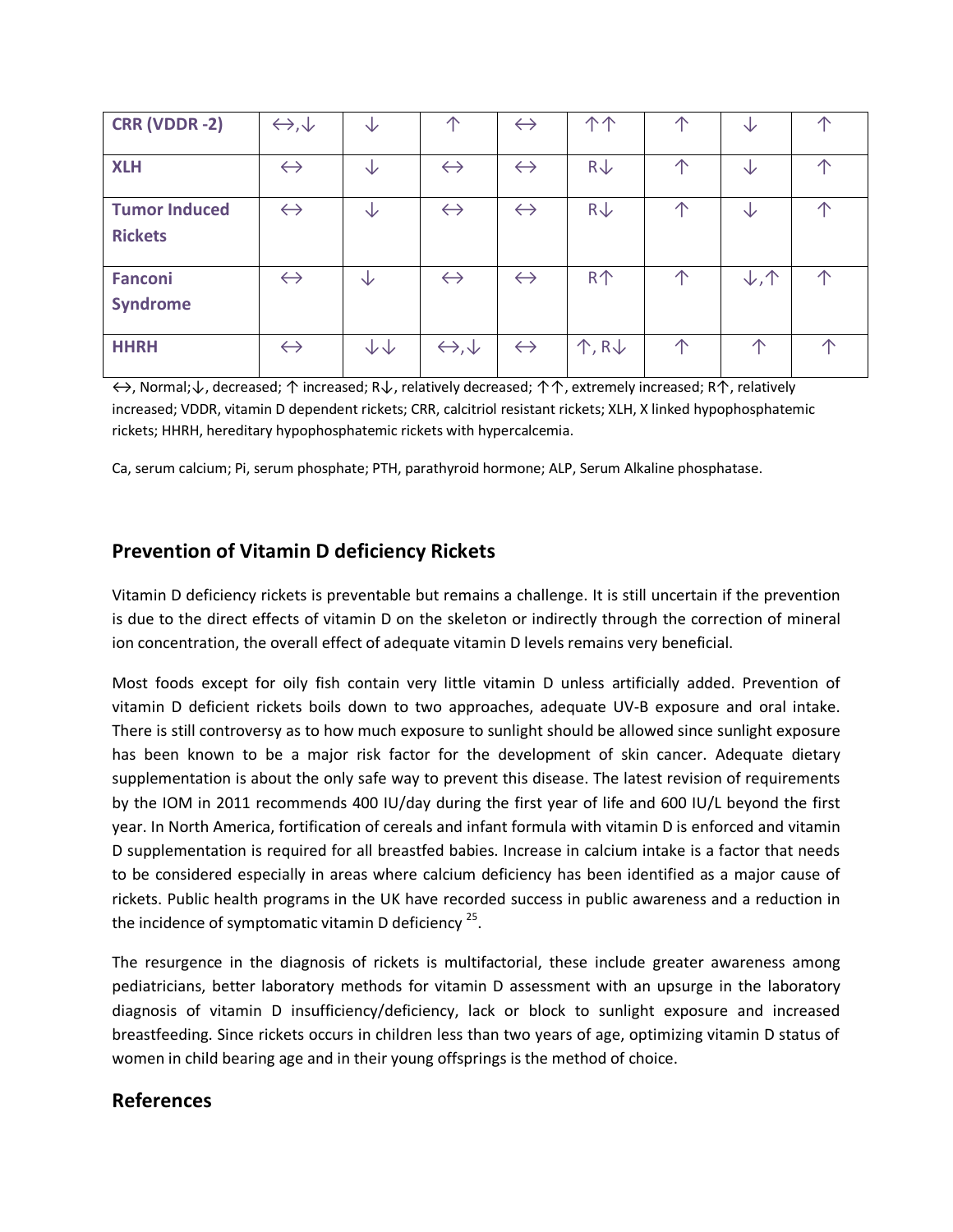- 1. Weick MT[, A history of rickets in the United States.](http://www.ncbi.nlm.nih.gov/pubmed/4862158) *Am J Clin Nutr* 1967;20:1234-41.
- 2. [Rajakumar K,](http://www.ncbi.nlm.nih.gov/pubmed?term=Rajakumar%20K%5BAuthor%5D&cauthor=true&cauthor_uid=15809385) [Thomas SB.](http://www.ncbi.nlm.nih.gov/pubmed?term=Thomas%20SB%5BAuthor%5D&cauthor=true&cauthor_uid=15809385) Reemerging nutritional rickets: a historical perspective. *[Arch Pediatr Adolesc Med](http://www.ncbi.nlm.nih.gov/pubmed/15809385)* 2005;159:335-41.
- 3. Rajakumar K[. Vitamin D, cod-liver oil, sunlight, and rickets: a historical perspective.](http://www.ncbi.nlm.nih.gov/pubmed/12897318) *Pediatrics* 2003;112:e132 e135
- 4. Mellanby E, An experimental investigation of rickets. Lancet 1919;1:407-412
- 5. McCollum EV, Simmonds N, Becker JE, Shipley PG. Studies on experimental rickets. XXI. An experimental demonstration of the existence of a vitamin which promotes calcium deposition. J Biol Chem 1922;53:293-312
- 6. Thacher TD, Fischer PR, Tebben PJ, et al[. Increasing incidence of nutritional rickets: a population-based study](http://www.ncbi.nlm.nih.gov/pubmed/23374621)  [in olmsted county, Minnesota.](http://www.ncbi.nlm.nih.gov/pubmed/23374621) *Mayo Clin Proc* 2013 ;88:176-83.
- 7. Nield LS, Mahajan P, Joshi A, Kamat D. [Rickets: not a disease of the past.](http://www.ncbi.nlm.nih.gov/pubmed/16939184) *Am Fam Physician* 2006;15;74:619- 26.
- 8. Adams JS, Hewison M. Update in vitamin D. *J Clin Endocrinol Metab* 2010;95:471-478
- 9. Hahn T. Bone complications of anticonvulsants. *Drugs* 1976;12:201-211
- 10. Tsukahara H, Kimura K, Todoroki Y *et al.* Bone mineral status in ambulatory pediatric patients on long term anti-epileptic drug therapy. *Pediatr Int* 2002;44:247-253
- 11. Chung S, Ahn C. Effects of anti-epileptic drug therapy on bone mineral density in ambulatory epileptic children. *Brain Dev* 1994;16:382-385
- 12. Bener A, Hoffman GF. Nutritional rickets among children in a sun rich country. *Int J Ped Endocrinol* 2010;2010: 410502.
- 13. Lazol JP, Cakan N, Kamat D. 10 year case review of nutritional rickets in children' hospital of Michigan. *Clin Pediatr* 2008;47:379-384
- 14. Ahmed SF, Franey C, McDevitt H, Somerville L, Butler S, Galloway P, Reynolds L, Shaikh MG, Wallace AM. [Recent trends and clinical features of childhood vitamin D deficiency presenting to a children's hospital in](http://www.ncbi.nlm.nih.gov/pubmed/20584848)  [Glasgow.](http://www.ncbi.nlm.nih.gov/pubmed/20584848) *Arch Dis Child* 2011;96:694-6.
- 15. Prentice A, Nutritional rickets around the world. *J Steroid Biochem Mol Biol* 2012; Dec 7.S0960-0760(12)00251- 8.
- 16. Grey, V. ABCs of Laboratory Medicine: D-More than D-lightful. *The monitor* 2006;24:2-5
- 17. Fraser D, Kooh SW, Scriver CR.Hyperparathyroidism as the cause of hyperaminoaciduria and phosphaturia in human vitamin D deficiency. *Pediatr Res* 1967 ;1:425-35.
- 18. [De Braekeleer M,](http://www.ncbi.nlm.nih.gov/pubmed?term=De%20Braekeleer%20M%5BAuthor%5D&cauthor=true&cauthor_uid=1687883) [Larochelle J.](http://www.ncbi.nlm.nih.gov/pubmed?term=Larochelle%20J%5BAuthor%5D&cauthor=true&cauthor_uid=1687883) Population genetics of vitamin D-dependent rickets in northeastern Quebec. *[Ann Hum Genet](http://www.ncbi.nlm.nih.gov/pubmed/1687883?dopt=Abstract&holding=npg)* 1991;55:283-90.
- 19. Berndt, TJ, Schiavi S, Kumar R[. "Phosphatonins" and the regulation of phosphorus homeostasis.](http://www.ncbi.nlm.nih.gov/pubmed/16275744) *Am J Physiol Renal Physiol* 2005;289:F1170-82.
- 20. Pettifor JM, Thandrayen K[. Hypophosphatemic rickets: unraveling the role of FGF23.](http://www.ncbi.nlm.nih.gov/pubmed/23001439) *Calcif Tissue Int* 2012;91:297-306.
- 21. Farrow EG, White KE. Tumor induced osteomalacia. *Exp Rev Endocrinol Metab* 2009;4.5:435
- 22. Pettifor JM. What's new In hypophosphatemic rickets? *Eur J Pediatr* 2008;167:493-499
- 23. Shore RM, Chesney RW. Rickets: Part I. *Pediatr Radiol* 2013 ;43:140-51.
- 24. Shore RM, Chesney RW[. Rickets: Part II.](http://www.ncbi.nlm.nih.gov/pubmed/23179485) *Pediatr Radiol* 2013 ;43:152-72.
- 25. Moy RJ, McGee E, Debelle GD, Mather I, Shaw NJ[. Successful public health action to reduce the incidence of](http://www.ncbi.nlm.nih.gov/pubmed/22913973)  [symptomatic vitamin D deficiency.](http://www.ncbi.nlm.nih.gov/pubmed/22913973) *Arch Dis Child* 2012;97:952-4.
- 26. Ross AC, Manson JE, Abrams SA, et al. The 2011 report on dietary reference intervals for calcium and vitamin D from the Institute of Medicine: What clinicians need to know. *J Clin Endocrinol of Metab* 2011;96(1):53-58.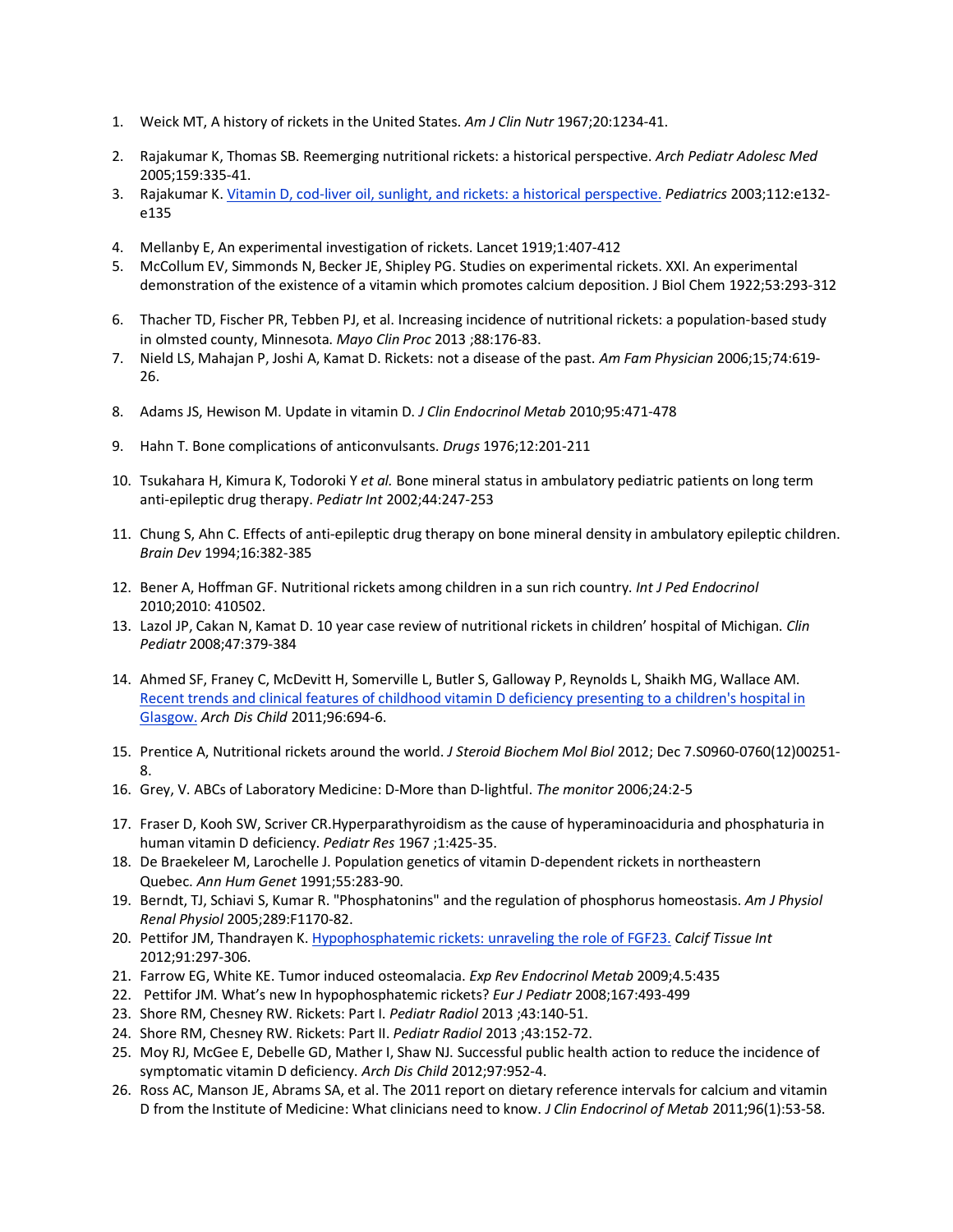### **Excerpts from the Literature**

Articles of interest compiled by the editorial board. Please welcome our new member of the editorial board, **Joely Straseski, Ph.D, DABCC, FACB**.

#### **Powdered blend of polyunsaturated fatty acids (PUFAs) supplementation normalizes docosahexaenoic acid (DHA) and arachidonic acide (AA) levels in patients with PKU.**

#### **Jans JJ etal, Mol Gen Metabol 2013, 109:121-124. (UG)**

In untreated or poorly treated PKU patients, in addition to neurotoxicity by phenylalanine, it has been hypothesized that limited availability of docosahexaenoic acid (DHA, 22:6n-3) and arachidonic acid (AA, 20:4n-6) in the brain attribute to mental retardation and microcephaly. DHA and AA are structural components of neuronal cell membranes and are pivotal for brain development and retinal function. A typical PKU diet provides low saturated and polyunsaturated fat intake and have a poor LC-PUFA status in plasma and erythrocytes as compared to healthy controls. In addition, phenyalanine metabolites phenylpyruvate and phenyllactate inhibit the endogenous synthesis of DHA and AA, and thus lowering their plasma levels in PKU patients.

In this study, the investigators measured plasma and erythrocyte DHA and AA levels in 54 patients with PKU, after supplementation with fish oil or the fatty acid supplement KeyOmega (a powdered blend of DHA and AA). In PKU patients concentrations of DHA and AA in erythrocytes and plasma were below the reference range. Although, supplementation with fish oil, DHA levels reached normal range, the AA concentrations did not reach to the normal values in these patients. In contrast, both DHA and AA levels increased and reached reference values upon supplementation with KeyOmega. The authors concluded that KeyOmega offers additional benefit over fish oil since both AA and DHA status are normalized in PKU patients supplemented with KeyOmega.

#### **A systematic review of statistical methods used in constructing pediatric reference intervals.**

#### **Daly CH, Liu X, Grey VL, Hamid JS. Clin Biochem (2013). (JS)**

Establishing reference intervals is often an arduous but critical step in new test development or validation. Pediatric populations present unique challenges that can make this task even more complicated. This article by Daly et al. discusses the need for a standardized statistical approach when establishing pediatric reference intervals. They review the current literature and investigate the different statistical methods used to construct pediatric reference intervals. The authors examine common reporting methods for the detection of outliers, partitioning into relevant groups, and statistical approaches to determining upper and lower reference limits. They also discuss concerns regarding sample size (more or less than 120), parametric vs. non-parametric statistics, and the importance of outlier detection and confidence limits.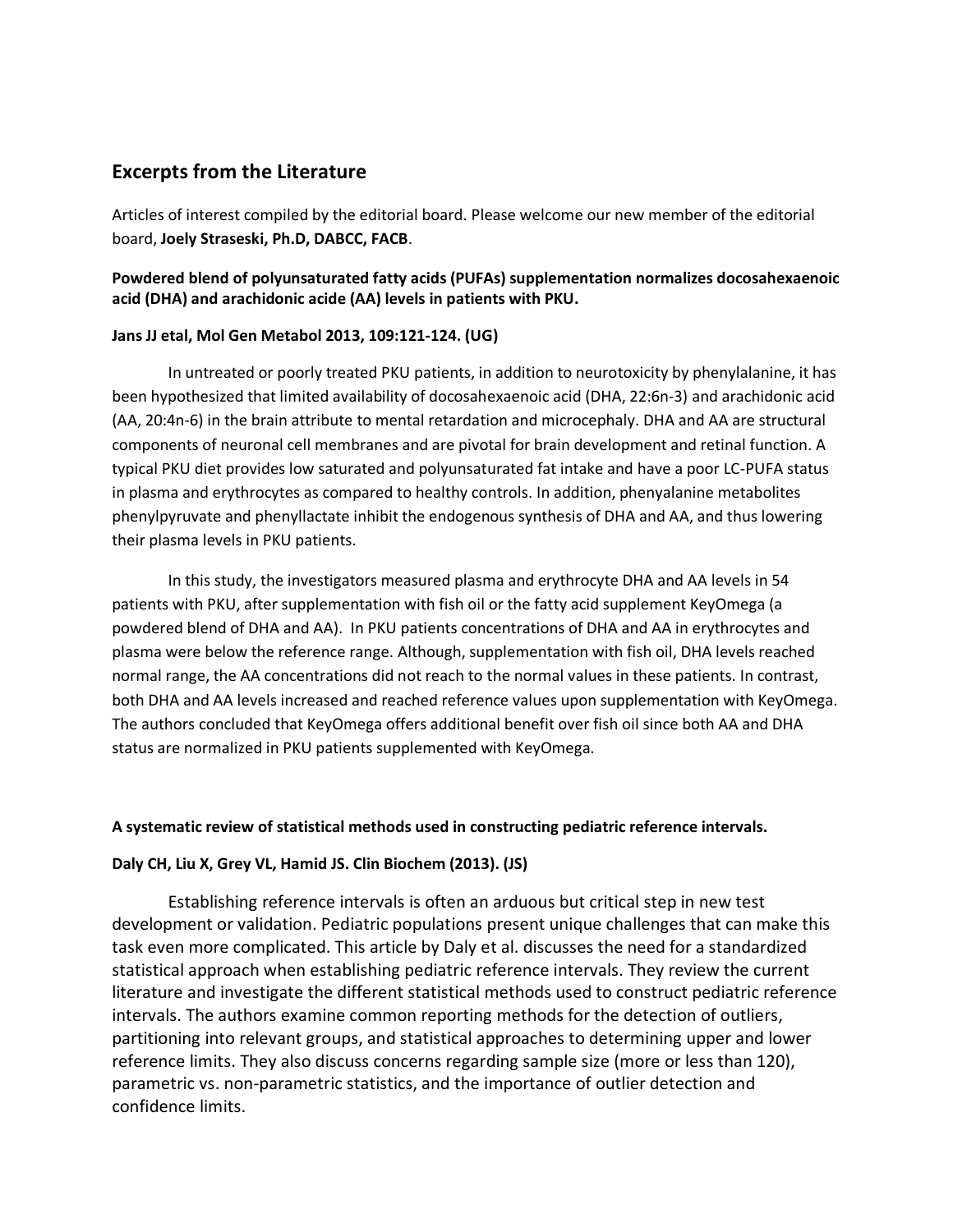Inclusion/exclusion criteria resulted in 22 original articles for their review. Striking variation was observed in the statistical methods used in these articles. Examples of methods include parametric, non-parametric, robust, parametric fractional polynomials and visual assessment of means and standard deviations. Fifty-nine percent of these studies used statistical methods that were outlined in the CLSI guidelines for reference interval determination. The vast majority of studies performed partitioning (96%), but not all of these tested for differences between the partitions (76%) or collapsed insignificant partitions (69%). Twenty four percent of studies that performed partitioning did not apply statistical methods to test whether the partitions were appropriate. The majority of studies did not perform tests to identify outliers in their data sets (59%). Less than 20% reported confidence intervals for their ranges.

The authors discuss the importance of providing confidence intervals and properly determining appropriate partitions and detecting outliers. Overall, they recommend the bootstrap method to determine confidence intervals by re-sampling of the data and the robust method for small sample sizes.

This topic is extremely important and the field will benefit from a discussion of, and guidelines for, the standardization of interval determinations in specific populations such as pediatrics. As large collections of pediatric reference interval data continue to be collected (e.g., CALIPER, CHILDx, KiGGS and the National Children's Study), establishing standardized criteria specific to this challenging patient population will be critical to interpretation across studies.

### **Interview with A Distinguished Colleague: Dr.Greg Miller**

### **Sharon Geaghan, MD**



*I had a chance to catch up with Greg via a virtual interview, and he shares his insights with you as the second in a series of conversations with distinguished colleagues in our discipline*

#### **Q1. How did you come to the career decision to choose Clinical Chemistry as your profession?**

I was lucky that a graduate student ahead of me learned about clinical chemistry and got me interested. Otherwise I would be mired in some drab research lab and would have missed all the excitement of clinical laboratory medicine.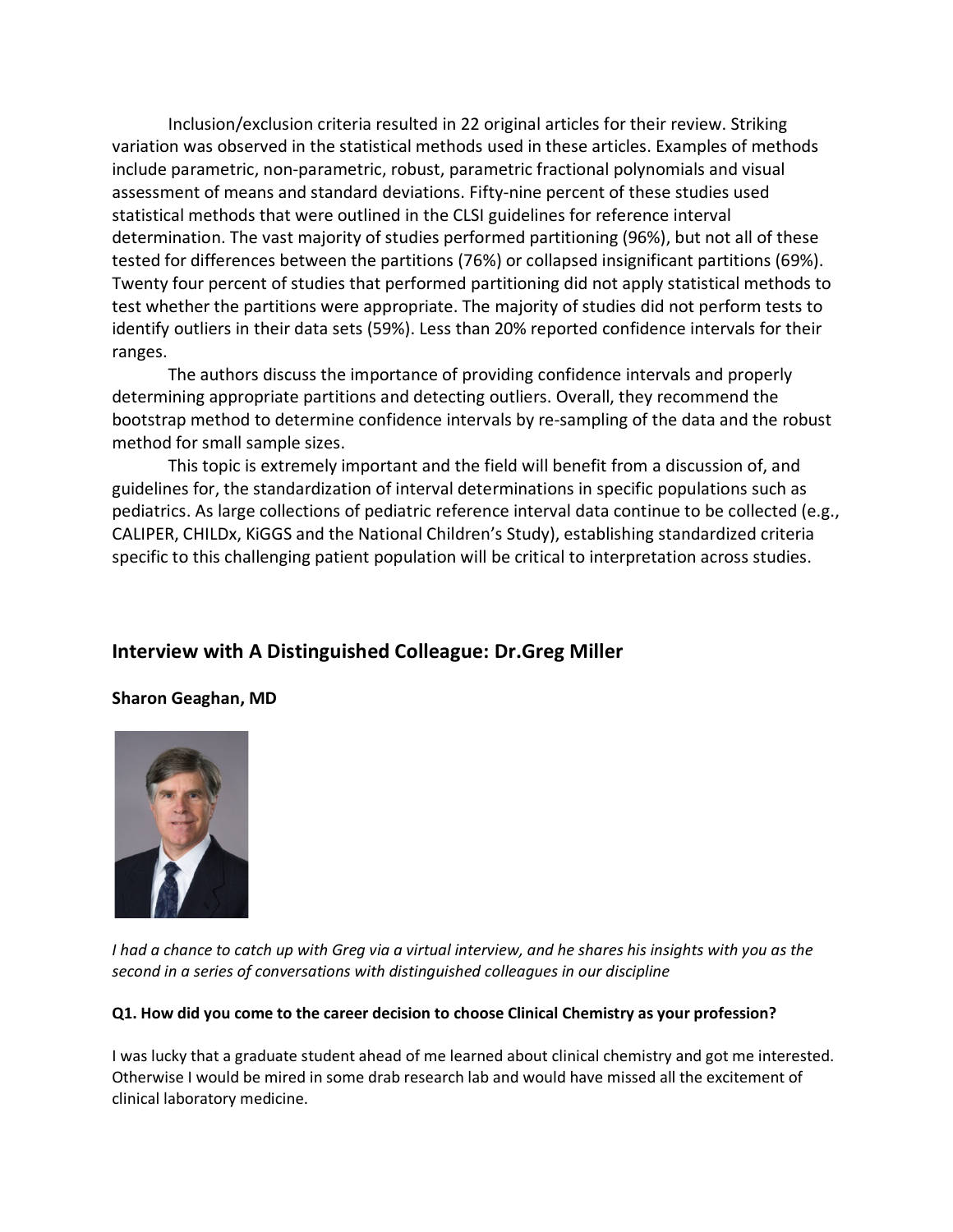#### **Q2. Did you have a mentor and if so what did he/she teach you?**

My mentor was Hanns-Dieter Gruemer with whom I trained at the Ohio State University Hospital when it was one of the top fellowship programs in the country. One of the important things he taught me is not to "polish the polish" meaning that a lab test only has to be as good as is needed for its use in patient care; we now call this "fit for purpose." Another key learning experience was the importance of networking with colleagues. I still have collaborations with people I met during my training days at OSU and those friendships have led to many other productive collaborations over the years.

#### **Q3. For newer chemists, do you have any pearls of wisdom for career development ?**

One of the recommendations I give people is to make yourself useful to your employer and to any professional commitment. A job and a career are about how you can contribute to a team effort. Try to find a mentor, who may be at your institution or elsewhere, to help you find opportunities to get involved and to network with colleagues. Volunteer for projects and be sure your contribution is meaningful, correct and on time. There is no shame in asking for help; in fact it is foolish not to do so and will build trust. Just make sure you deliver on commitments, the rest will take care of itself.

#### **Q4. What is your most enjoyable part of your professional work?**

At this point in my career, I most enjoy creating opportunities for younger laboratory professionals to get engaged in contributing to advances in our field. I also get a lot of satisfaction from working on projects that will improve laboratory medicine on a national and international level. For example, I am co-chairing, with my good friend and colleague Gary Myers, AACC's initiative to create the International Consortium for Harmonization of Clinical Laboratory Results (see www.harmonization.net). And there is my day job at Virginia Commonwealth University Medical Center that is as much fun today as when I started 35 years ago. I think we are all attracted to this field because of our desire to provide high quality laboratory service to patients and for public health. Doing that is quite satisfying.

#### **Q5. What is the hardest part of your professional work?**

The most challenging part is maintaining competence with advances in science and technology. There are so many exciting professional activities that it is a challenge to keep all the balls in the air and find time for self-learning. However, for a typical type A baby boomer, what more can one ask for?

#### **Q6. The next generation of chemists have been characterized as looking for work-life balance; do you have advice for them in managing that balance from your experience?**

Based on my previous response, I may be the wrong guy to ask. Even us more senior folks have had to deal with work-life balance, it is not really new. However, finding the balance is a challenge that each person must grapple with and we all have different expectations. I remind myself that one must be healthy and happy to be professionally productive over the long haul; so it is essential to make time for activities to ensure those attributes in life. I consider myself lucky that I really enjoy my professional work so it is easy for me to spend a lot of time on it. Learning organizational skills, how to prioritize and how to manage time can help to fit in as much as possible.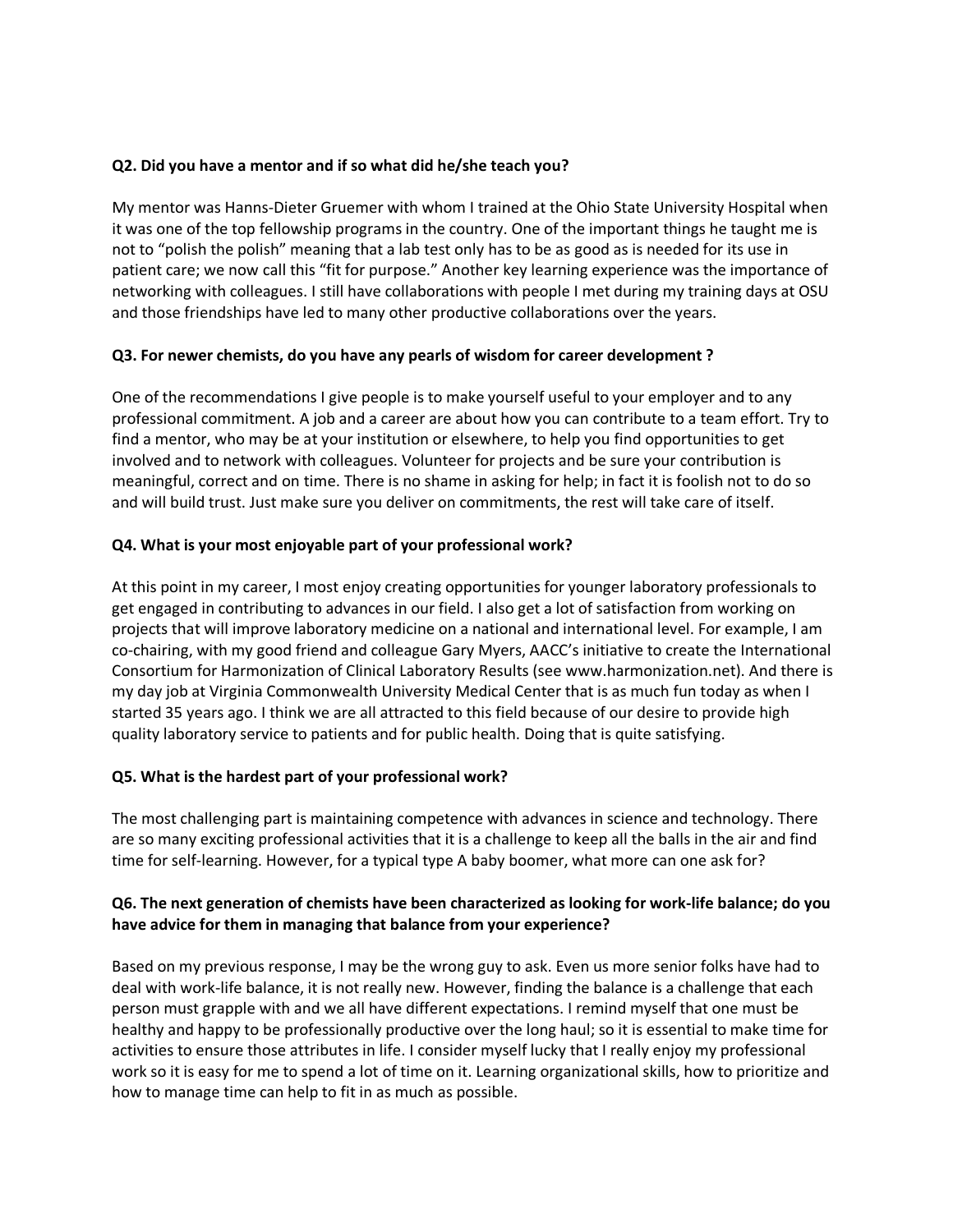#### **Q7. What developments would you most like to see occur in the field, over the next 5 years?**

Medicine is increasingly dependent on evidence based practice guidelines. Many of those guidelines depend on laboratory results. I would like to see clinical laboratory professionals be part of the clinical society guidelines development teams. In addition, achieving more uniform and harmonized results from different laboratory measurement procedures would be a significant improvement in the quality of health care.

### **AACC Division Poster Winners**

Congratulations of the winners of the Pediatric and Maternal Fetal Division 2013 poster session awards. There was a tie for both awards. Please check out their posters at the annual meeting!

### **Best posters:**

### **Mohammed Attaelman Ph.D., Quest Diagnostics Nichols Institute, Valencia, CA**

Development and Validation of an Improved Chemiluminescent Assay for Inhibin B

### **Victoria Bevilacqua M.S. Hospital for Sick Kids, Toronto, Ontario,Canada**

Biological Variation and Quality Specifications for 38 Biochemical Markers in a Pediatric Population

### **Student and Young Faculty Awards:**

### **Jeffrey W. Meeusen Ph.D. , Mayo Clinic, Rochester, MN**

Amniotic fluid glucose provides superior sensitivity in identifying subclinical intra-amniotic infection compared with gram stain and bacterial culture

# **Sarah Delaney (Ph.D. Candidate), Hospital for Sick Kids ,Toronto, Ontario, Canada**

Novel Insights and Reference Intervals of Cardiac Troponin I in a Healthy Neonatal and Pediatric Population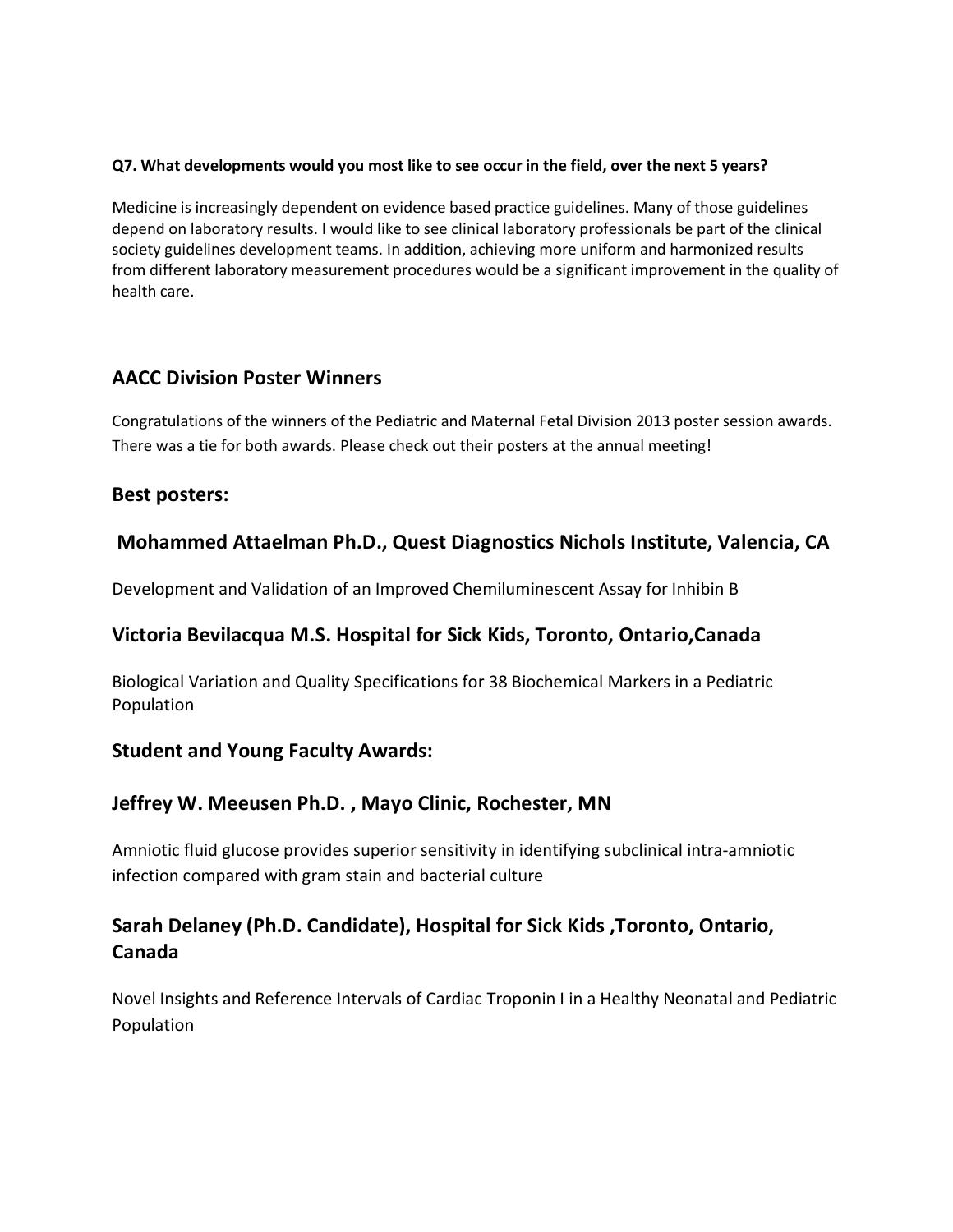# **Award for Outstanding Contributions to Pediatric and Maternal-Fetal Clinical Chemistry**



**Peggy Borum, Ph.D. University of Florida, Gainesville Food Science and Human Nutrition Department, Director, Metabolic Assessment Laboratory**

Dr. Borum describes her teaching program as focussed on the biochemical foundations of the metabolic status found in different physiological states, and how an understanding of the biochemistry naturally leads to interventions to maintain health or to treat disease. Congratulations Dr. Borum!

# **2013 AACC Annual Meeting**



**Once again, it is time for the AACC Annual Meeting. Here are some sessions of interest for members of the Pediatric and Fetal Maternal Division.**

**Indicates a ticket is required for the session**

### **Sunday July 28**

**Opening Plenary:** Wallace H. Coulter lecture by C. Ronald Kahn, MD

"Deconvoluting the Metabolic Syndrome at a Molecular Level"

**AACC University:**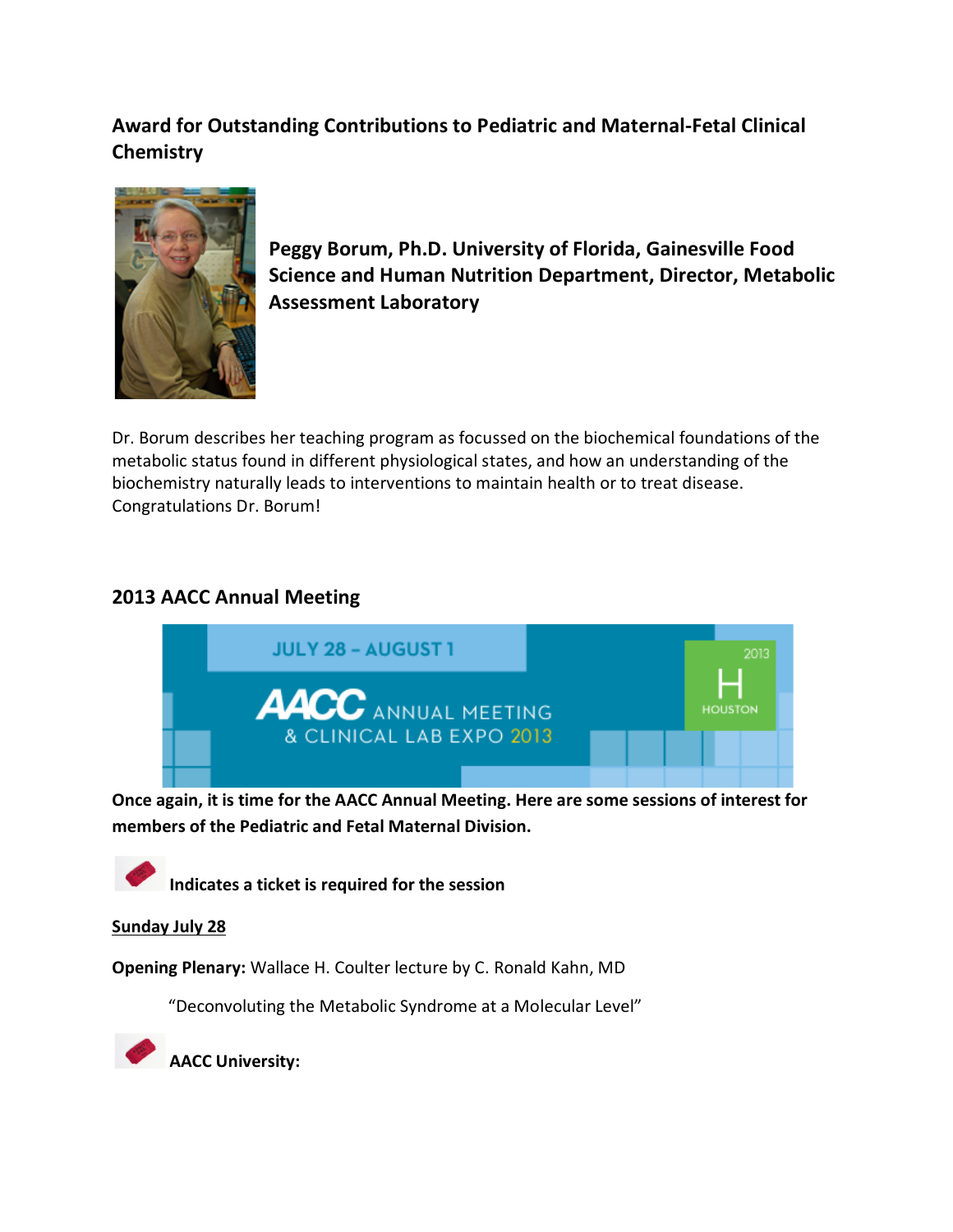Laboratory-Driven Testing Algorithms: A Strategy to Improve Ordering Accuracy, Efficiency, and Utilization

#### **Monday July 29**

**Plenary:** John Mastick, PhD, "Challenging the Dogma: A New View of the Genomic Programming of Human Development"



### **Roundtables:**

Anti-Mullerian Hormone (AMH): A Piece of the Infertility Puzzle

Diagnosis of Propionic and Methylmalonic Acidemias

#### **Symposia:**

Prenatal Testing of Maternal Plasma by Next Generation Sequencing: Is the Future Now?

Laboratory Challenges in Suspected Metabolic Disease: Newborn Screening and Beyond



Old and New Limitations in Immunoassays: A Focus on hCG, TSH, and Patient Risk

State of the Art Serum Tumor Marker Testing for Women's Cancers

Practical Approaches to Reference Interval Validation

#### **Special Events:**

Pediatric Maternal Fetal/Industry/Clinical Translational Science Divisions Joint Mixer and Abstract/Poster Awards

#### **Tuesday July 30**

**Plenary:** Bruce Hollis, PhD, and Jo Ann Manson, MD, DrPH, "The Vitamin D Debate: Is Enthusiasm Outpacing Evidence?"



**Roundtables:**

Limitations in hCG Point-of-Care Testing

Role of Therapeutic Drug Monitoring in Pediatric Cancer Chemotherapy

Drug Abuse Among Children and Adolescents: Beyond Traditional Drugs of Abuse

### **Symposia:**

Human Chorionic Gonadotropin: A Complex Molecule with Changing Clinical Roles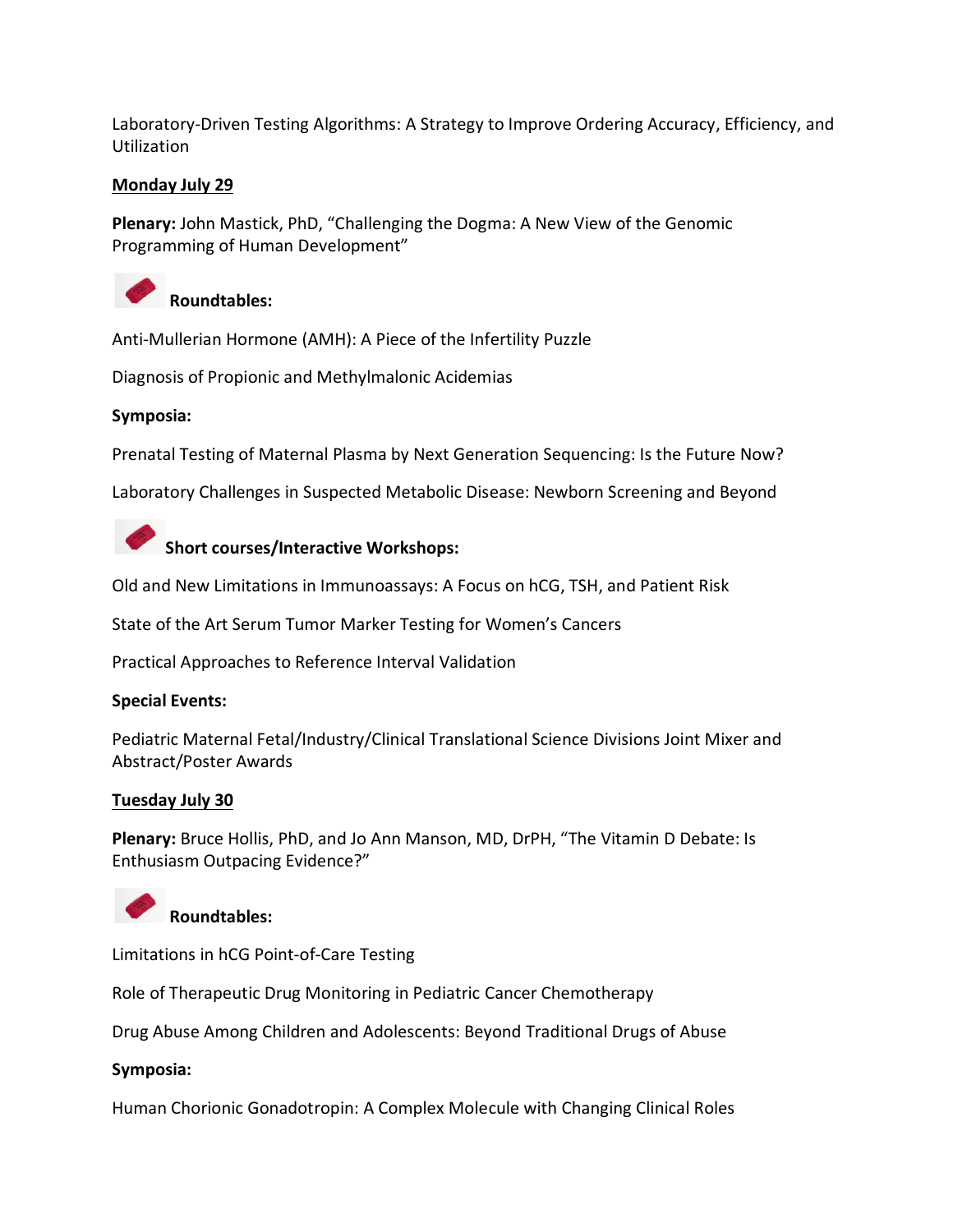Use and Misuse of Troponin Assays in Adult and Pediatric Hospitals

Pediatric Reference Intervals: Challenges and Recent Advances



# **Short courses/Interactive Workshops:**

Utilization and Standardization of Laboratory Allergy Testing

#### **Special Events:**

Industry- AACC Pediatric and Maternal Fetal Division Dialogue on Advancing Pediatric Reference Intervals

#### **Wednesday July 31**

**Plenary:** Stuart Schreiber, PhD, "Patient-Based Therapeutics Discovery"



# **Roundtables:**

Utility of Allergen-Specific IgE Testing in Allergic Disease

Diagnosing Ectopic Pregnancy: Current Challenges and Future Prospects

#### **Symposia:**

The Hunt for Accurate Diagnosis of Celiac Disease

Update in Metabolic Diseases



Controversies in ANA and Celiac Disease Testing

#### **Thursday August 1**

**Plenary:** Jeffrey Gordon, MD, "Dining in with Trillions of Fascinating Friends"

#### **Symposia:**

Sepsis: Is It the Bug or Is It the Host?

### **Save the Date: ICPLM 2014**

The ICPLM 2014 will be June 20<sup>th</sup>-22<sup>nd</sup>, 2014, prior to the IFCC-WorldLab in Istanbul, Turkey. The exciting symposium programme is described below. Please save the dates for this exciting pediatric focused meeting which would be ideal for both the specialist and non specialist laboratory medicine